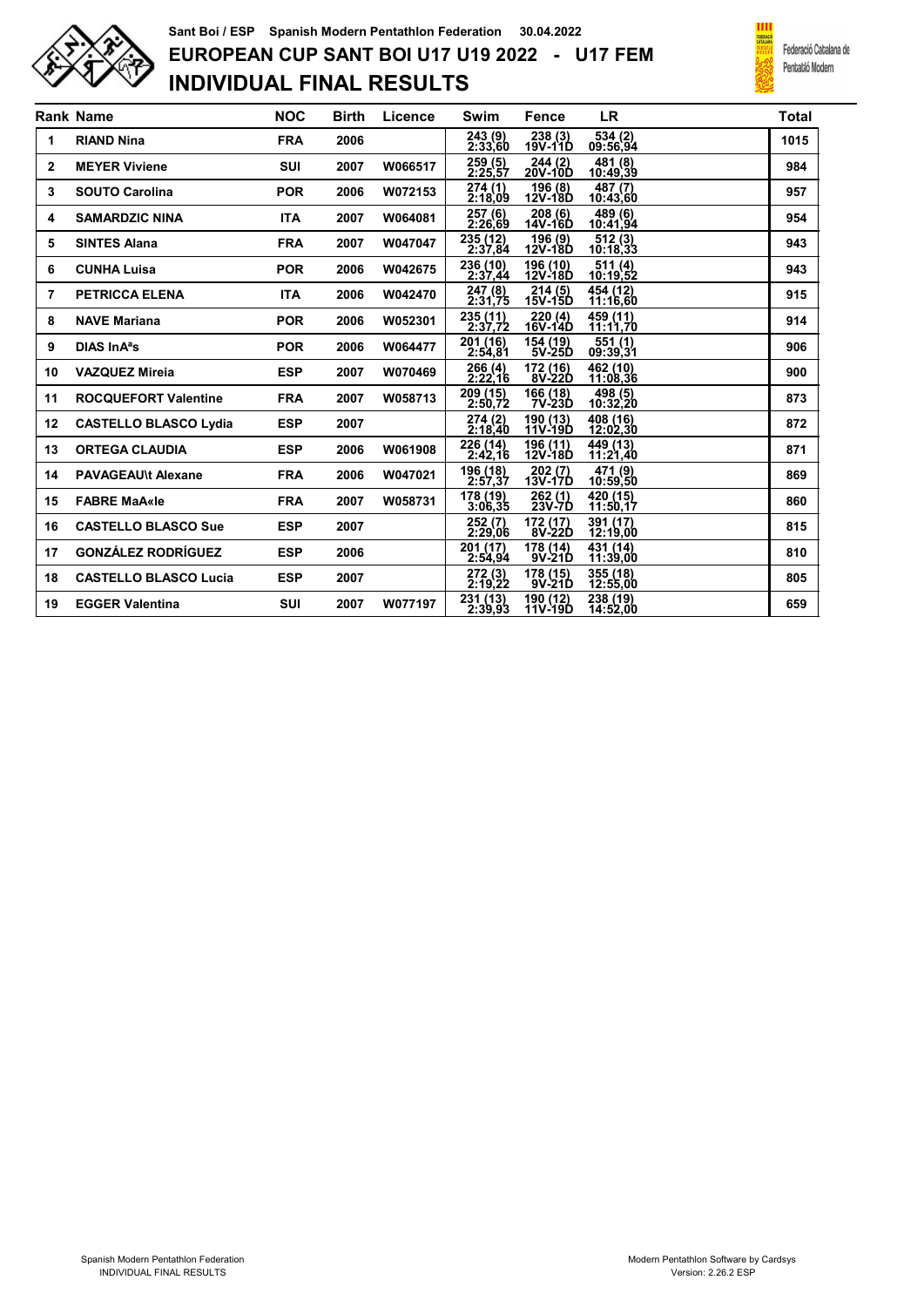

## INDIVIDUAL FINAL RESULTS EUROPEAN CUP SANT BOI U17 U19 2022 - U17 MAS Sant Boi / ESP Spanish Modern Pentathlon Federation 30.04.2022



|              | <b>Rank Name</b>               | <b>NOC</b> | <b>Birth</b> | Licence | Fence                | Swim                | <b>LR</b>            | <b>Total</b> |
|--------------|--------------------------------|------------|--------------|---------|----------------------|---------------------|----------------------|--------------|
| 1            | <b>AGAVRILOAIE Denis</b>       | <b>ITA</b> | 2006         | M043884 | 222 (3)<br>14V-12D   | 300(2)<br>2:05,47   | 549 (3)<br>09:41,76  | 1071         |
| $\mathbf{2}$ | <b>LARGE ISSAKA IDE Mathys</b> | <b>FRA</b> | 2007         | M068345 | 208(5)<br>12V-14D    | 287 (4)<br>2:11,85  | 551 (1)<br>09:39,52  | 1046         |
| 3            | <b>GOZZOLI Matteo</b>          | <b>ITA</b> | 2006         | M073565 | 194 (7)<br>10V-16D   | 296 (3)<br>2:07,07  | 545 (4)<br>09:45,43  | 1035         |
| 4            | <b>PULIDO Raul</b>             | <b>ESP</b> | 2007         |         | 222 (2)<br>14V-12D   | 252 (9)<br>2:29,03  | 551 (2)<br>09:39,74  | 1025         |
| 5            | <b>CLERCQ Mael</b>             | <b>FRA</b> | 2007         | M046895 | 222(1)<br>14V-12D    | 254 (7)<br>2:28,22  | 533 (5)<br>09:57,16  | 1009         |
| 6            | <b>LIBERAL Pau</b>             | <b>ESP</b> | 2006         |         | 208(6)<br>12V-14D    | 245 (10)<br>2:32,84 | 532 (6)<br>09:58,61  | 985          |
| 7            | <b>RIVERO Héctor</b>           | <b>FRA</b> | 2006         |         | 208(4)<br>12V-14D    | 258(6)<br>2:26.41   | 513 (10)<br>10:17.16 | 979          |
| 8            | <b>CASTELLO BLASCO Erik</b>    | <b>ESP</b> | 2006         |         | 138 (11)<br>$2V-24D$ | 301 (1)<br>2:04.59  | 527 (7)<br>10:03,91  | 966          |
| 9            | <b>ESCAÑO Mario</b>            | <b>ESP</b> | 2007         |         | 187 (9)<br>$9V-17D$  | 254 (8)<br>2:28,34  | 518 (9)<br>10:12,65  | 959          |
| 10           | <b>DEL RIO Sergi</b>           | <b>ESP</b> | 2008         |         | 152 (10)<br>$4V-22D$ | 260 (5)<br>2:25,10  | 524 (8)<br>10:06,64  | 936          |
| 11           | <b>GUILBAUD NoA©</b>           | <b>FRA</b> | 2007         | M075584 | 187 (8)<br>9V-17D    | 236 (11)<br>2:37,44 | 495 (11)<br>10:35,98 | 918          |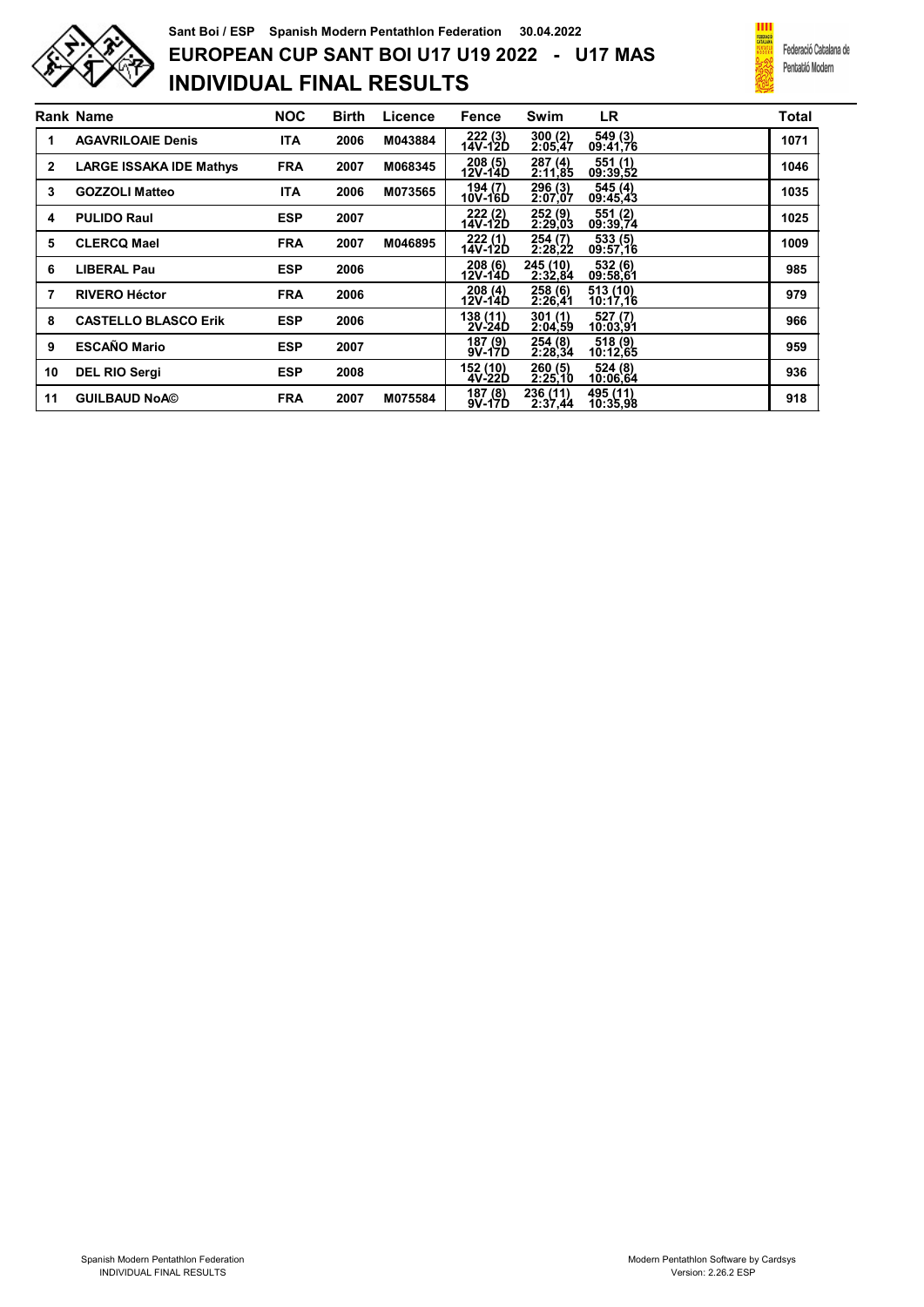

## INDIVIDUAL FINAL RESULTS EUROPEAN CUP SANT BOI U17 U19 2022 - U19 FEM Sant Boi / ESP Spanish Modern Pentathlon Federation 30.04.2022



|    | <b>Rank Name</b>                    | <b>NOC</b> | <b>Birth</b> | Licence | Swim                | Fence               | <b>LR</b>            | <b>Total</b> |
|----|-------------------------------------|------------|--------------|---------|---------------------|---------------------|----------------------|--------------|
| 1  | <b>LECHUGA FROUIN Enva</b>          | <b>ESP</b> | 2006         | W057126 | 268 (2)<br>2:21,00  | 262 (2)<br>23V-7D   | 589 (1)<br>11:51,12  | 1119         |
| 2  | <b>JURT Florina</b>                 | <b>SUI</b> | 2005         |         | 253(7)<br>2:28,97   | 244 (6)<br>20V-10D  | 571 (4)<br>12:09,69  | 1068         |
| 3  | <b>JANSE VAN RENSBURG</b>           | <b>AUS</b> | 2004         | W050443 | 276 (1)<br>2:17,28  | 274(1)<br>25V-5D    | 512(7)<br>13:08,54   | 1062         |
| 4  | <b>JURT Katharina</b>               | <b>SUI</b> | 2005         |         | 256 (3)<br>2:27,00  | 220 (10)<br>16V-14D | 585 (3)<br>11:55,43  | 1061         |
| 5  | <b>SALA Elisa</b>                   | <b>ITA</b> | 2005         | W052125 | 253(6)<br>2:28,87   | 238 (7)<br>19V-11D  | 564 (5)<br>12:16,20  | 1055         |
| 6  | <b>TEMESI Zara</b>                  | <b>AUS</b> | 2005         | W050841 | 237 (9)<br>2:36.75  | 220 (9)<br>16V-14D  | 587 (2)<br>11:53.32  | 1044         |
| 7  | <b>NASKARI ARIADNI</b>              | <b>GRE</b> | 2005         | W073585 | 204 (12)<br>2:53,34 | 250 (4)<br>21V-9D   | 554 (6)<br>12:26,23  | 1008         |
| 8  | <b>GIOIA Teresa</b>                 | <b>ITA</b> | 2006         |         | 256 (4)<br>2:27,07  | 250 (5)<br>21V-9D   | 494 (9)<br>13:26,63  | 1000         |
| 9  | <b>MIRO LAIA</b>                    | <b>ESP</b> | 2004         | W061915 | 242 (8)<br>2:34,23  | 250(3)<br>21V-9D    | 463 (11)<br>13:57,05 | 955          |
| 10 | <b>TORALDO Margherita</b>           | <b>ITA</b> | 2005         | W073564 | 255(5)<br>2:27.68   | 226 (8)<br>17V-13D  | 468 (10)<br>13:52,86 | 949          |
| 11 | <b>MOREIRA In A<sup>a</sup>s F.</b> | <b>POR</b> | 2006         | W057471 | 211 (11)<br>2:49,69 | 214(11)<br>15V-15D  | 510 (8)<br>13:10,68  | 935          |
| 12 | <b>EGGENBERGER Jana</b>             | <b>SUI</b> | 2005         |         | 212 (10)<br>2:49.00 | 178 (12)<br>9V-21D  | 401 (12)<br>14:59.93 | 791          |